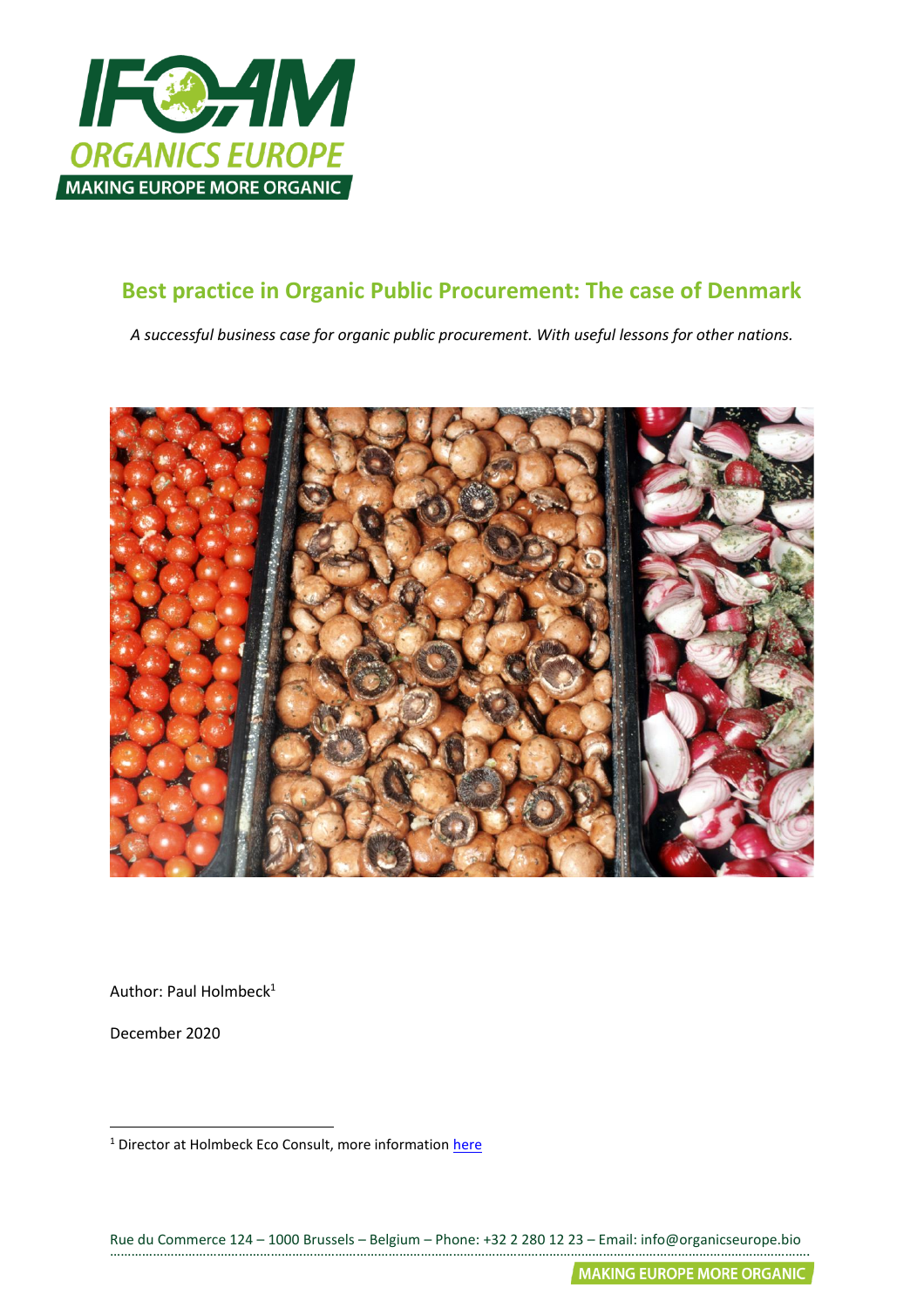# **Best practice in Organic Public Procurement: The case of Denmark**

*A successful business case for organic public procurement. With useful lessons for other nations.*

The conversion to organic food in Danish public kitchens started in childcare centers and schools. Now it covers all types of public institutions, from hospitals, senior homes and city halls to ministry canteens, military barracks, and prisons. Research indicates that successful transition to organic, healthier and climate friendly meals can be achieved without higher operating costs through a combination of policy, capacity building in organic NGOs, value chain collaboration and active engagement of kitchen staff.



After successful organic conversions in pioneer institutions and cities in the 90s and 00s, a key turning point came in 2012 when the danish government launched a new organic public procurement strategy<sup>i</sup>. The goal was to create better public meals, reduce climate emissions and increase the organic farming area, with its proven benefits for biodiversity, environment and avoiding pesticides in food and drinking water.

The Danish Model is a strong example of positive interplay between ambitious and transformative government policy frameworks, on the one hand, and the simultaneous mobilization of the food sector and NGOs on the other. A model research deems highly transferable to other countriesii . Critical to success was the *combination* of 4 public policy initiatives (procurement goals, financing, labeling and NGO capacity building) and 3 organic sector initiatives (supply chain collaboration, organic schools for food service and education for kitchen workers). This created collective motivation and *critical mass* in green transformation in public kitchens. Efforts were expanded in a new organic action plan in 2015<sup>iii</sup> pushing total conversion to 30 percent in 2020<sup>iv</sup> where new financing was allocated (2021-24) to drive conversion towards 60 percent.

This fact sheet describes the business case for organic public procurement, and key policy tools and lessons.

#### **Strong Business Case for Organic Public Procurement**

The Danish Model has changed the food that cities buy, and the way meals are made. Most striking for many officials and kitchen leaders, is that the conversion to 60 and even 90 percent organic has been achieved within the same operating budgets. The organic price premium, was covered by reducing waste, buying seasonal foods, and converting to a more plant-rich diet, with less meat. While the conversion itself required a public investment in the short term (for planning and education), *the result of this holistic approach to sustainable conversion, is a diet and kitchen practices that give healthier, more climate friendly and organic meals with no increase in operating budgets.*



## *Public kitchens—a motor for organic sales, and more organic farmland*

Organic public procurement has increased organic sales and been an important catalyst for organic sales in private food service—restaurants, hotels, catering, and canteens serving private employers. This has resulted in a *five-fold increase in organic sales in the food service sector over a ten-year*  period<sup>v</sup>. This market signal, and value chain collaboration on sourcing of organic products in Denmark, has been a significant contributing factor to the *70 percent increase in organic farm area in this same period* (2011-2019).

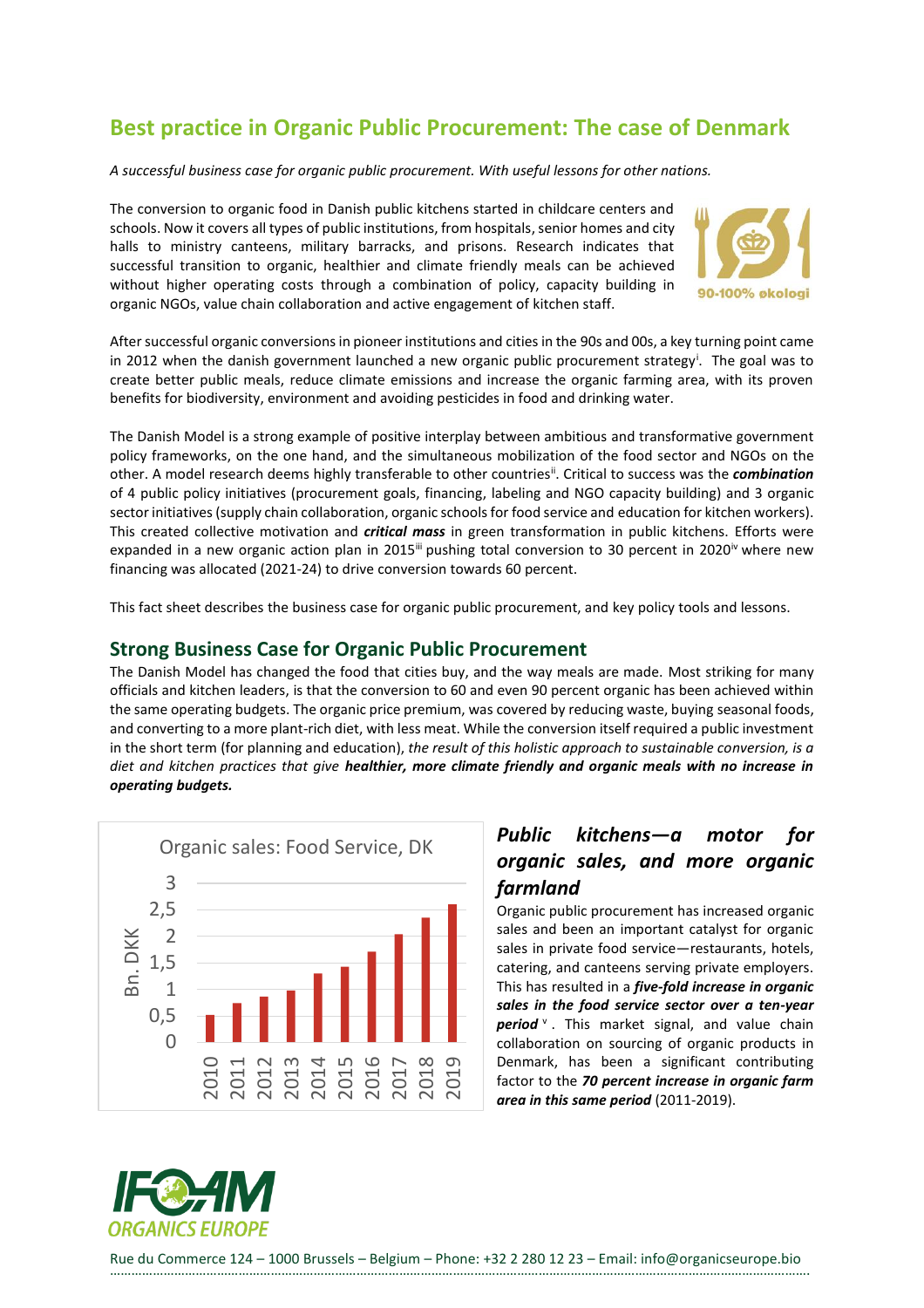#### **Catalyst for organic conversion in private food service**

Food Service companies, that geared their businesses to supply public kitchens, brought these new values, supply chains and competencies to their customers in Denmark's restaurants, hotels, cafés, and catering sector. By 2018 total sales in private food service matched organic sales to public kitchens and today organic growth rates in private food service exceed sales in public kitchens<sup>vi</sup>.

The conversion to organic, healthier and more climate friendly meals in the private sector kitchens multiply public benefits from public procurement policy, achieving national goals for climate, health, environment, and more organic farmland.



Active organic policy, and positive influence on private food service, has rapidly expanded uptake for the national *Organic Cuisine Labels*, for 30, 60 and 90 percent organic. Today, over 3300 kitchens have organic labels.

#### **Less waste and fewer climate emissions in kitchens-- and in the food system**

Studies commissioned by the Danish Veterinary and Food Administration showed that under organic conversion, kitchens reduced waste in food production by 88 percent and by 26-50 percent in serving and plate wastevii. This has both climate and economic benefits. Danish and international studies have also documented how shifts from animal-based to plant-based food can reduce  $CO<sub>2</sub>$  emissions and ingredient costs, allowing purchase of higher quality organic ingredients and more labor for better food preparation<sup>viii</sup>.

Organic conversion and documentation in the public kitchens, and the organic cuisine labels, also provide a platform for use of digitalization in the measurement of  $CO<sub>2</sub>$  emissions from food purchasing and food waste. New knowledge and positive experience with more plant rich meals in public kitchens is also expected to have positive spillover effects on Danes eating at home, adding to health and climate benefits.

#### **Saving on health costs**

While the benefits of organic farming and food for lower pesticide residues in food and drinking water, and less use of antibiotics and food additives are better documented, studies also indicate that organic public procurement drives conversion to healthier diets<sup>ix</sup>. In a new report (2021) the Department of Food and Resource Economics at the University of Copenhagen has now estimated<sup>x</sup> the *economic benefits*, including savings on health care costs, where meals are aligned with the Danish Dietary Guidelines for health and climate—precisely the diet that danish organic public kitchens have spearheaded. The Ministry of Food, Agriculture and Fisheries declared *significant socio-economic benefits for the nation* from this shift, inclu-ding reduced risk of serious health problems such as cardiovascular disease, type 2 diabetes, and cancer<sup>xi</sup>.

Research estimates the benefits of meal conversion at 1,6 bn euros annually<sup>xii</sup>. Or 300 euros per person, per year, based on average, realistic adoption of new habits. Full adoption of the diet would save 5 bn euros per year. Based on percentages of meals consumed in public kitchens, and annual investments of about 2,7 million euros in meal conversion, a rough estimate is that for every euro invested as a *one time* investment in public sector kitchens, there would be a savings on health costs alone of 35 euros *annually*. To this can be added savings on replacement of contaminated drinking water wells costing ½ to 1 million euros each.

#### **Greater pride and job satisfaction—and fewer sick days-- among public kitchen workers**

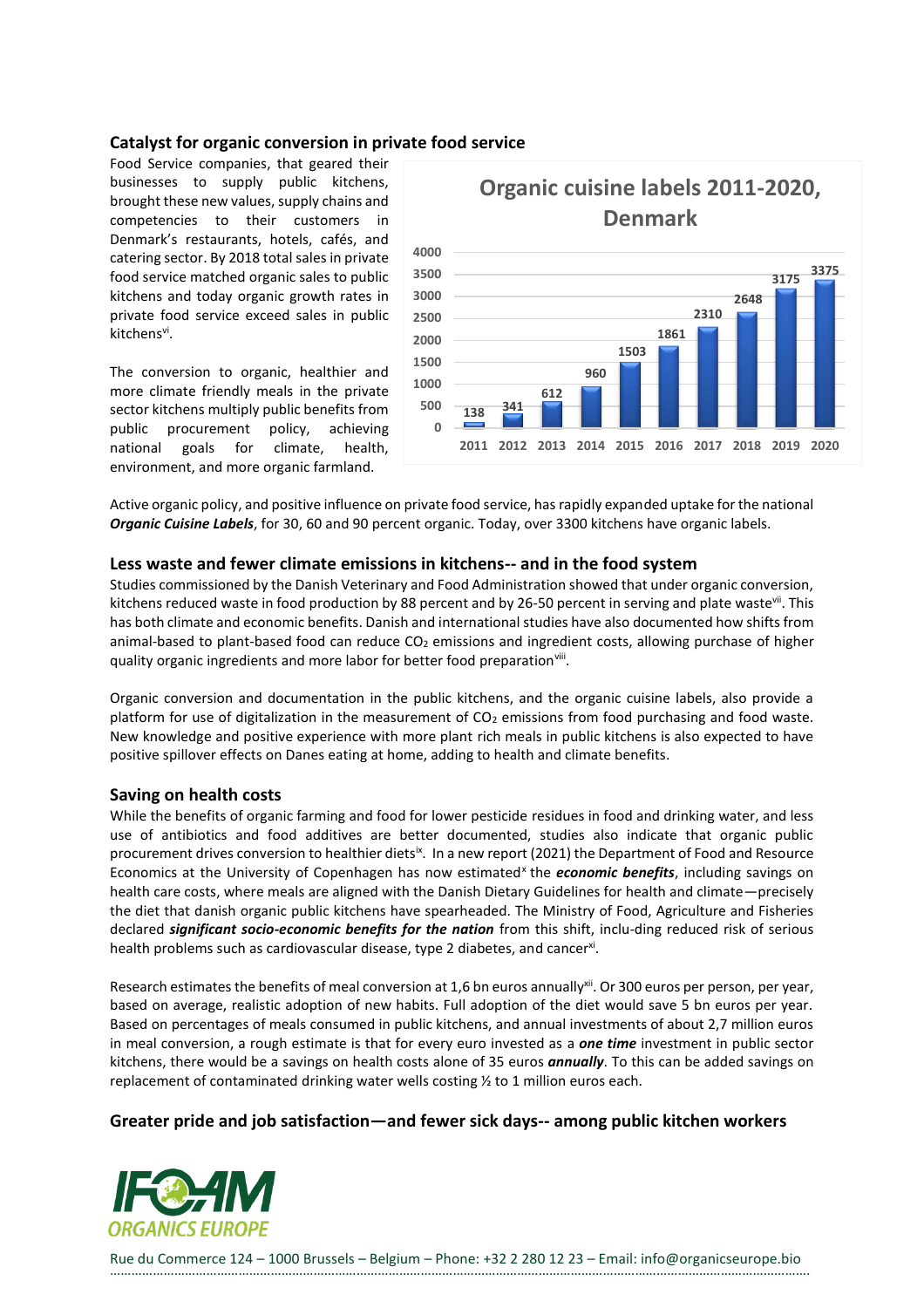Research shows that conversion to healthier, organic and climate-friendly meals has created new pride, prestige and dedication to sustainability among kitchen staff<sup>xiii</sup>. 73 percent of kitchen leaders work for more organics. Workers show new competencies, fewer sick days and a 54 percent increase in job satisfaction ${}^{\text{xiv}}$ .

#### **Economic benefits from mobilization of private sector resources**

Research also indicates that policy for organic public procurement has mobilized significant *private sector resources*, both for-profit and non-profit, towards national goals for healthier, organic, and climate friendly public meals<sup>xv</sup>. This reduces costs and ensures greater effect from public investments in organic policy.

## **Lessons from Denmark: Key policy tools**

#### **1. Clear national and municipal goals**.

The national government goal (2011) of 60 percent organic in all public kitchens served as a strong motivation for government leaders at all levels, and for both kitchen leadership and the food service industry. A source of inspiration was Copenhagen which at that time already had surpassed 60 percent. Copenhagen is now at 90 percent organic, and the last public tender had 100 percent organic procurement.

#### **2. Financing for education in the kitchens**

The national government created a pool of 4 million euros per year to finance conversion planning and education in the public kitchens. This was highly motivating and within 3 years, 30 percent of municipalities were completing conversion projects. Education was needed because the shift was not just a replacement of conventional food with organic, but a complete change in purchasing, food preparation, meal planning and waste reduction. Support from trade unions and NGOs ensured financing for education in 2021 budget.

#### **3. National label for organic cuisine.**

A key ingredient, for both documentation and motivation is the danish Organic Cuisine labels in gold, silver and bronze, representing 90, 60 and 30 percent organic. This recognition of high-performance kitchens is a point of pride and highly motivating for workers and for leaders interested in branding.



The Ministry of Food, Agriculture and Fisheries is responsible for the label and annual inspection. The model has now been adopted in Norway and Germany.

30-60% økologi



#### **4. Support for Capacity Building in the organic sector NGO and the ministry**

Capacity building in the organic sector was financed by the public Fund for Organic Agriculture. This allowed Organic Denmark to mobilize the organic value chain and collaborate intensively with the food service industry, trade unions representing kitchen workers and other stakeholders. It also allowed The Copenhagen House of Food and others to drive conversion and education. Research indicates that this combination of policy, collaboration, pooling of expertise and building ministry and NGO capacities for implementation created the basis for success<sup>xvi</sup>.

## **Lessons from Denmark: NGO and supply chain mobilization**

#### **1. Broad stakeholder involvement and mobilization.**

To promote the new organic goals and funding, the Danish Veterinary and Food Administration teamed up with Organic Denmark, the organization for organic farmers, food companies, consumers, and food professionals. They organized a campaign and a nationwide tour targeting local and regional government, trade union leaders and kitchen managers. The meetings demonstrated best practice in organic kitchens, debunked myths, and showed how organic price premiums could be covered within budget. Matchmaking sessions brought officials together with "conversion advisors", such as the Copenhagen House of Food, who brought years of experience

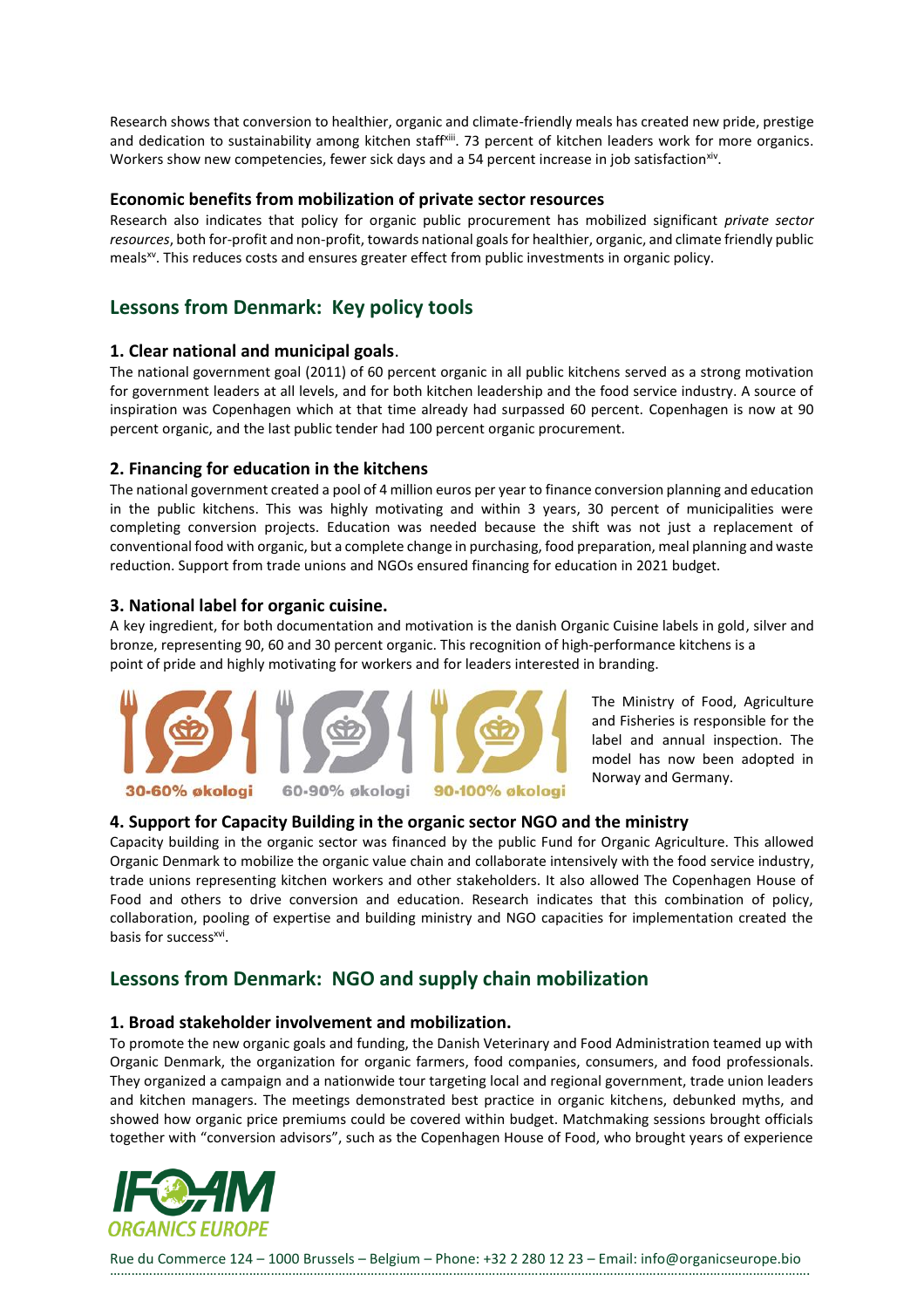in citywide conversions, from baseline data gathering, to motivational hands-on education for workers on the ground. These close collaborations proved crucial to policy success<sup>xvii</sup>.

#### **2. Organic Schools for the food service industry**

To motivate the food service industry, Organic Denmark created "Organic Schools" to educate frontline salespeople on "the why" of organics, bringing them out onto organic farms to see the benefits for animals, nature and environment. They became strong catalysts for organic sales to the public and private sector.

#### **3. Deep focus on training and motivating food professionals as motors for change.**

The organic shift involved *significant* changes in meal plans and preparation, including deep reductions in waste, less meat and less pre-prepared or frozen food. This required new skills and a real buy-in from kitchen staff and managers. Copenhagen launched the Copenhagen House of Food specifically to train, guide and motivate kitchen staff transitioning to "healthy, happy and sustainable food". New food culture required new ways of thinking<sup>xviii</sup>. NGOs and the ministry make a point of celebrating kitchen staff, raising banners on city squares, and holding festive celebrations awarding organic labels in gold, silver and bronze.

## **Central barriers addressed or removed**

#### **1. Uncertainty regarding legality of new public procurement policies**

Local, regional and national government procurement managers were concerned that organic purchasing criteria would violate EU rules. To alleviate this concern, and promote tenders with strong focus on organics, a mobile public procurement team assisted procurement managers at all levelsxix. Best practice from Copenhagen was also disseminated, and a new national network for public procurement managers has been launched. The result: municipal tenders including organic goals and paving the way for organics.

#### **2. Fears in the kitchens regarding inspection costs, bureaucracy and resistance from diners.**

Another barrier was fears of costly and bureaucratic paperwork in the kitchens. This was addressed by a national waiver of all fees for inspection for the Organic Cuisine Label; and a collaboration between Organic Denmark, authorities and Food Service Companies, providing kitchens with the organic-calculations, necessary for the organic label. Communication gave diners insight into the benefits of organics and plant-rich meals, even creating support in military barracks where some resistance was originally experienced  $^{xx}$ .



This combination of effective holistic policy, NGO capacity building and multi-stakeholder mobilization, was highlighted in the 201[8 Future Policy Award](https://www.worldfuturecouncil.org/p/agroecology/) from FAO, World Future Council and IFOAM Organics International. The world's most climate-ambitious cities in C40 adopted the Danish Model for organic and climate friendly food in their declaration and the Mayors Climate Summit (2019)[: Good Food Cities: Achieving a Planetary Health Diet for All .](https://www.c40.org/press_releases/good-food-cities#:~:text=They) Additional information: Organic Denmark [www.organicdenmark.com,](http://www.organicdenmark.com/) Holmbeck EcoConsult, [www.paulholmbeck.com](http://www.paulholmbeck.com/) and the Danish Veterinary and Food Administration [https://www.oekologisk-spisemaerke.dk/horeca-en.](https://www.oekologisk-spisemaerke.dk/horeca-en)

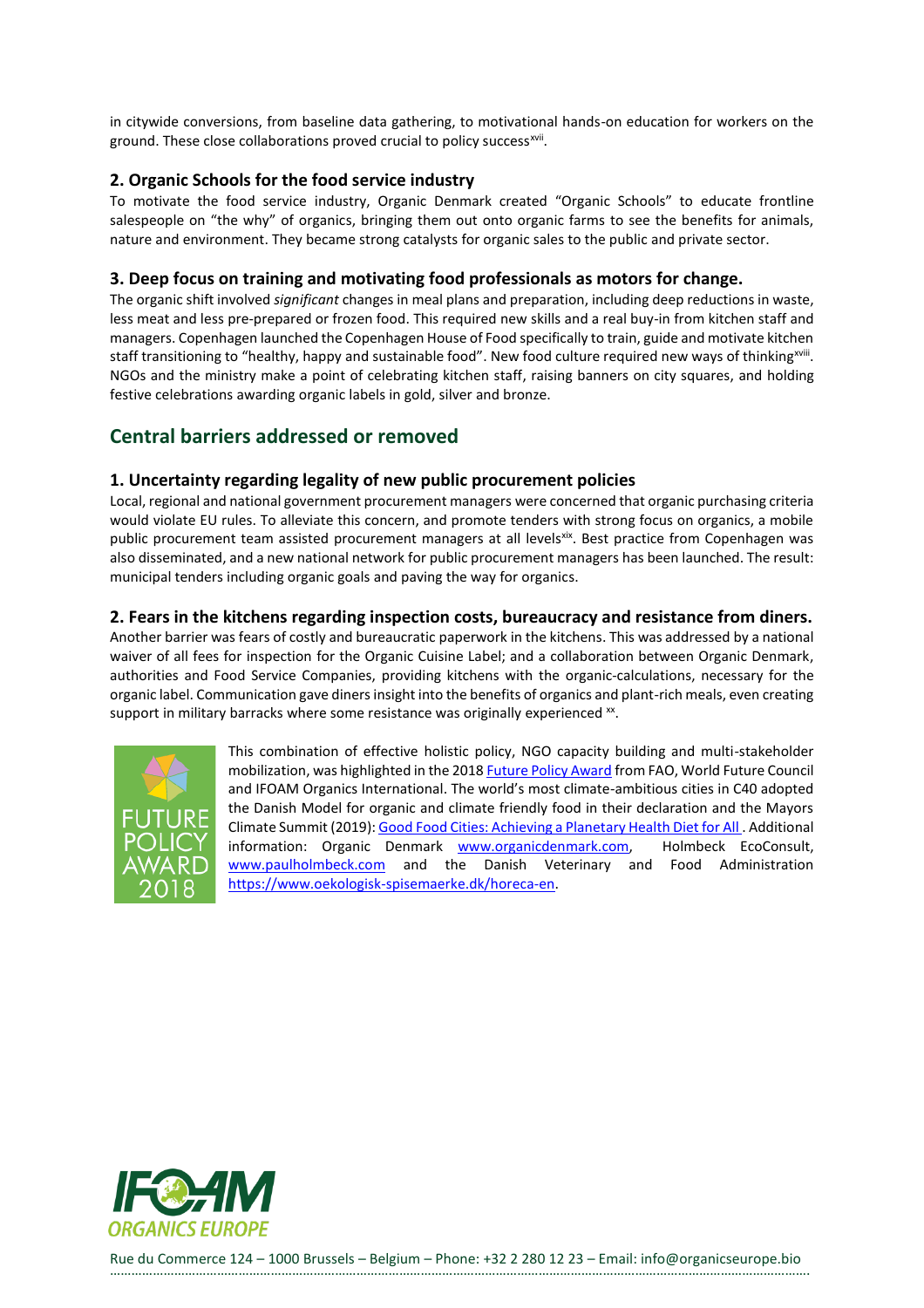### **References**

ii Daugbjerg, C., (2021). Comparing programmes to promote organic food consumption in public sector institutions in Denmark, Norway and Sweden, Department of Food and Ressource Economics (IFRO) Commissioned Work, No. 2020/23

iii [Organic Action Plan for Denmark: Working together for more organics \(2015\)](https://www.foedevarestyrelsen.dk/english/SiteCollectionDocuments/Kemi%20og%20foedevarekvalitet/Oekologiplan%20Danmark_English_Print.pdf)

iv Organic Denmark, [Organic Market Report 2020](https://okologi.dk/media/0g1lodgx/oekologisk-landsforening-markedsrapport-2020.pdf)

<sup>v</sup> Kilde: 2010-2018 Danmarks Statistik. Økologisk Landsforenings estimat for 2019.

vi Organic Denmark, Market Report 2020 [https://okologi.dk/media/0g1lodgx/oekologisk-landsforening](https://okologi.dk/media/0g1lodgx/oekologisk-landsforening-markedsrapport-2020.pdf)[markedsrapport-2020.pdf](https://okologi.dk/media/0g1lodgx/oekologisk-landsforening-markedsrapport-2020.pdf)

vii Thorsen, Sabinsky & Trolle (2014) Madspild i forbindelse med økologiomlægning i offentlige køkkener. DTU Fødevareinstituttet. [Reduced waste in public kitchens,](https://orbit.dtu.dk/en/publications/madspild-i-forbindelse-med-%C3%B8kologioml%C3%A6gning-i-offentlige-k%C3%B8kkener) [https://docplayer.dk/17269308-Madspild-i-forbindelse](https://docplayer.dk/17269308-Madspild-i-forbindelse-med-oekologiomlaegning.html)[med-oekologiomlaegning.html](https://docplayer.dk/17269308-Madspild-i-forbindelse-med-oekologiomlaegning.html)

viii Hamerschlag, K., and J. Kraus-Polk. 2017. "A Recipe for Combating Climate Change." Washington, DC: Friends of the Earth.

ix Mikkelsen, B., Bruselius-Jensen, M., Andersen, J., & Lassen, A. (2006). Are green caterers more likely to serve healthy meals than non-green caterers? Results from a quantitative study in Danish worksite catering. *Public Health Nutrition*, 9(7), 846–850. doi:10.1017/PHN2005913

Denver, S., & Christensen, T. (2015). Organic food and health concerns: a dietary approach using observed data. *NJAS - Wageningen Journal of Life Sciences*, 74-75, 9–15. doi:10.1016/j.njas.2015.05.001

x Jensen, J. D., (2021). Sundhedsøkonomiske effekter ved efterlevelse af klimavenlige kostråd, 36 s., IFRO Udredning, Nr. 2021/01

xi Ranganathan, J., D. Vennard, R. Waite, P. Dumas, B. Lipinski, T. Searchinger, and GlobAgri-WRR Model Authors. 2016. "Shifting Diets for a Sustainable Food Future." Working Paper, Installment 11 of Creating a Sustainable Food Future. Washington, DC: World Resources Institute.

xii <https://altomkost.dk/nyheder/nyhed/nyhed/nye-kostraad-kan-give-milliarder-i-samfundsgevinst/>

xiii Role of public organic procurement policies (POPP's) in the implementation of organic food and farming strategies – lessons learnt from Denmark, Bent Egberg Mikkelsen og Martin Lundø, Raízes, V.36, nr.2, 2016 xiv Nina N. Sørensen, Hanne Løje, Inge Tetens, Jason H.Y. Wu, Bruce Neal, Anne D. Lassen, Wellbeing at work among kitchen workers during organic food conversion in Danish public kitchens: a longitudinal survey, *European Journal of Public Health*, Volume 26, Issue 2, April 2016, Pages 323–

328, <https://doi.org/10.1093/eurpub/ckv229>

Økologisk omstilling af offentlige køkkener under Økologisk Handlingsplan 2020- ændringer i økologiprocent og medarbejdertilfredshed, Nina Nørgaard Sørensen og Anne Dahl Lassen, DTU Fødevareinstituttet [Report DTU](https://www.food.dtu.dk/-/media/Institutter/Foedevareinstituttet/Publikationer/Pub-2016/Rapport-Oekologisk-omstilling-af-offentlige-koekkener-under-Handlingsplan2020.ashx?la=da&hash=DA1A28F03E9B2EABD04F8B6B0E1F09D7B01EF4CF)  xv Daugbjerg, C., (2020). Policy capacity and organic conversion of kitchens in the Danish public sector: Designing and implementing innovative policy, Department of Food and Resource Economics (IFRO), No.

2020/01 [https://static-curis.ku.dk/portal/files/235354286/IFRO\\_Commissioned\\_Work\\_2020\\_01.pdf](https://static-curis.ku.dk/portal/files/235354286/IFRO_Commissioned_Work_2020_01.pdf) xvi Daugbjerg, C., (2020)

xvii Daugbjerg, C., (2020)

xviii <https://www.foedevarestyrelsen.dk/Publikationer/Alle%20publikationer/2013001.pdf>

xix Pedersen, A.B. & Jensen, A. 2017. Evaluering af Kloge Fødevareindkøb. Lokale og økologiske offentlige fødevareindkøb. Aarhus Universitet, DCE – Nationalt Center for Miljø og Energi[, SR229](http://dce2.au.dk/pub/SR229.pdf)

xx "Green transition in semi-captive foodservice environments as a win-win game for both policymakers and consumers? Qualitative insights from implementation of organic foods in army foodservice", Bent Egberg Mikkelsen, Karina Dorph Pawlowski, Anna Eva Utke Heilmann & Mukti Ram Chapagain, Journal of Foodservice Business Research (2020)[. Qualitative Assessment of organics in public kitchens](https://www.foedevarestyrelsen.dk/Publikationer/Alle%20publikationer/2013001.pdf)



<sup>i</sup> [Organic Action Plan 2020 \(2012\)](https://fvm.dk/fileadmin/user_upload/FVM.dk/Dokumenter/Landbrug/Indsatser/Oekologi/Oekologisk_Handlingsplan_2020.pdf)